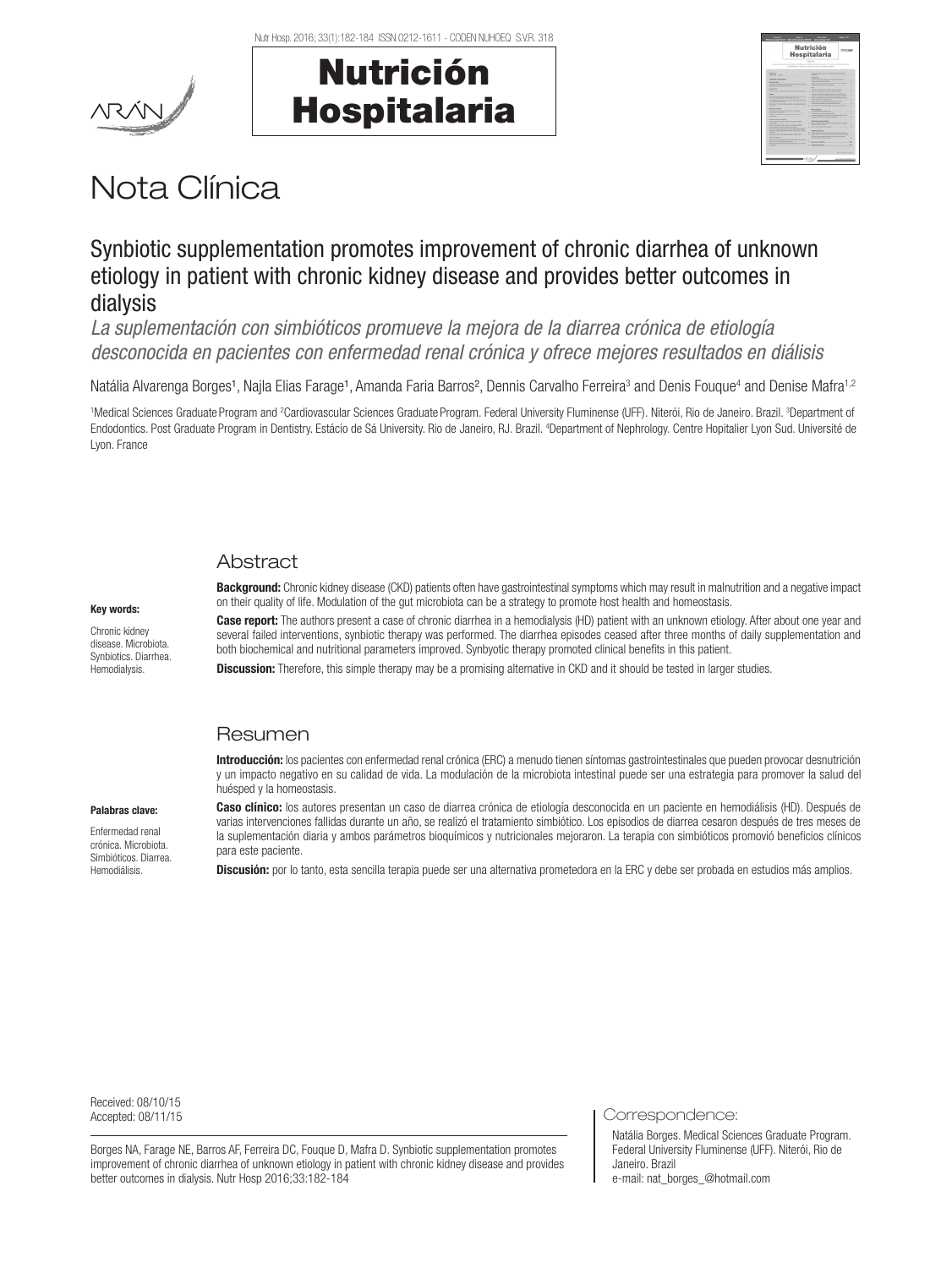## INTRODUCTION

The role of gut microbiota in human health and development of pathologies has recently emerged as an important issue. The gut microbiota has the ability not only to influence the physiology of the intestine but also affects several metabolic functions (1). Alterations to the commensal flora contribute to the pathogenesis of diverse illnesses such as inflammatory bowel disease, chronic inflammation, dyslipidemia, diabetes, atopic disorders, cardiovascular diseases, neoplasms and obesity (2). According to Barros et al. 2015, chronic kidney disease (CKD) patients may acquire an imbalance of gut microbiota (3). Modulation of gut microbiota has emerged as a promising therapeutic strategy to promote host health, including CKD patients (4,5).

The reestablishment of gut balance by using probiotics, prebiotics and synbiotics has been studied for various diseases (6). Probiotics are live microorganisms which when administered in adequate amounts confer a health benefit to the host (7). Prebiotics are selectively fermented ingredients that result in specific changes in the composition and/or activity of the gastrointestinal microbiota conferring health benefits to the host (8). Finally, synbiotics are a combination of probiotics and prebiotics administered together (6). Synbiotic therapy has been shown to be specifically effective for improving the intestinal environment in various medical conditions (9). Synbiotic therapy has been shown to reduce septic complications in major abdominal surgery, trauma and intensive care unit patients (10).

Studies concerning the effects of synbiotic therapy in CKD patients are uncommon. One study showed that synbiotic therapy resulted in a decrease of serum p-cresol levels (a uremic toxin from gut microbiota) and normalized bowel habits in hemodialysis (HD) patients (11) and another study in non-dialyzed CKD patients that received synbiotic therapy for four weeks also showed that total plasma p-cresol levels was reduced however the gastrointestinal symptoms were not ameliorated (12).

Bowel habit is a non-invasive indicator of bowel function and condition of the intestinal flora. Abnormal defecation is one of the symptoms that reduce the quality of life in CKD patients who are undergoing HD (11). Here, we describe the case of a CKD patient with chronic diarrhea of unknown etiology who received a synbiotic treatment.

### CASE REPORT

A 66 year-old male HD patient has been suffering from reoccurring episodes of diarrhea for one year. He weighed 60 kg and had a body mass index (BMI) of 19.6 kg/m<sup>2</sup>, and he had been diagnosed with diabetic nephropathy. He had been under renal replacement therapy (RRT) 3 times a week for four hours, for nine years. The patient's medical history showed high blood pressure, dilated cardiomyopathy and he underwent cholecystectomy several years ago. The patient was currently taking losartan, clonidine, folic acid and calcium carbonate. The fully informed consent was obtained in writing from patient.

The Subjective Global Assessment (SGA), a tool that assesses patients' medical history and clinical and physical examinations, revealed intensive diarrheal episodes (5-10 times a day), which interfered with the patient's sleep and caused the patient to miss his hemodialysis sessions frequently. Endoscopy was performed and showed gastritis. Colonoscopy and parasitological examination did not detect a specific disease.

In the absence of an accurate diagnosis, the patient began taking anti-diarrheal medication and followed various dietary treatments including soluble fiber supplement, diet for Crohn's disease, lactose intolerance and gluten intolerance. There was no therapeutic success and the diarrhea persisted.

Approximately one year after the onset of the diarrhea episodes and after several failed interventions, the patient began taking synbiotics. Each dose (sachet) of the prescribed product was composed of *Lactobacillus paracasei* (10<sup>8</sup>-10<sup>9</sup> Colony Forming Units [CFU]), *Lactobacillus rhamnosus* (10<sup>8</sup>-10<sup>9</sup> CFU), Lactobacillus aidophilus (10<sup>8</sup>-10<sup>9</sup> CFU), *Bifidobacterium lactis* (10<sup>8</sup>-10<sup>9</sup> CFU) and fructooligosaccharides (FOS) (6 g).

Fifteen days later, without any other concomitant intervention for the treatment of diarrhea and using only the synbiotic supplement of one dose per day, the patient reported a reduction in the frequency of bowel movements. After one month of this daily supplementation, the patient reported alternate days without diarrhea and a normal sleep pattern was re-established, due to the absence of diarrhea at night time. After three months of daily supplementation the episodes of diarrhea had ceased totally and he did not miss his hemodialysis sessions anymore.

Improvement of various laboratory parameters was reported as a consequence of normalized attendance to the HD sessions regularly. The evolution of the biochemical parameters is shown in table I. After six months of synbiotic supplementation, there was no recurrence of diarrhea. The patient benefited from a weight gain of 5 kg (BMI  $= 21.2$  kg/m<sup>2</sup>) and reported that he felt more inclined to deal with his daily activities.

| and arter the symbiotic therapy  |                             |                         |            |  |
|----------------------------------|-----------------------------|-------------------------|------------|--|
| <b>Biochemical</b><br>parameters | <b>Before</b><br>synbiotics | <b>After synbiotics</b> |            |  |
|                                  |                             | (3 months)              | (6 months) |  |
| Glucose (mg/dL)                  | 130                         | 120                     | 127        |  |
| Hemoglobin (g/dL)                | 8.8                         | 12.5                    | 11.0       |  |
| Hematocrit (%)                   | 27.0                        | 36.4                    | 32         |  |
| Urea (pre-dialysis)<br>(mq/dL)   | 210                         | 150                     | 154        |  |
| Creatinine (mg/dL)               | 9.4                         | 9.0                     | 9.5        |  |
| Albumin (g/dL)                   | 3.9                         | 4.1                     | 4.3        |  |
| Calcium (mg/dL)                  | 10.0                        | 9.1                     | 9.8        |  |
| Potassium (mg/dL)                | 5.7                         | 5.3                     | 4.5        |  |
| Phosphorus (mg/dL)               | 6.5                         | 5.5                     | 5.7        |  |

Table I. Biochemical parameters before and after the synbiotic therapy